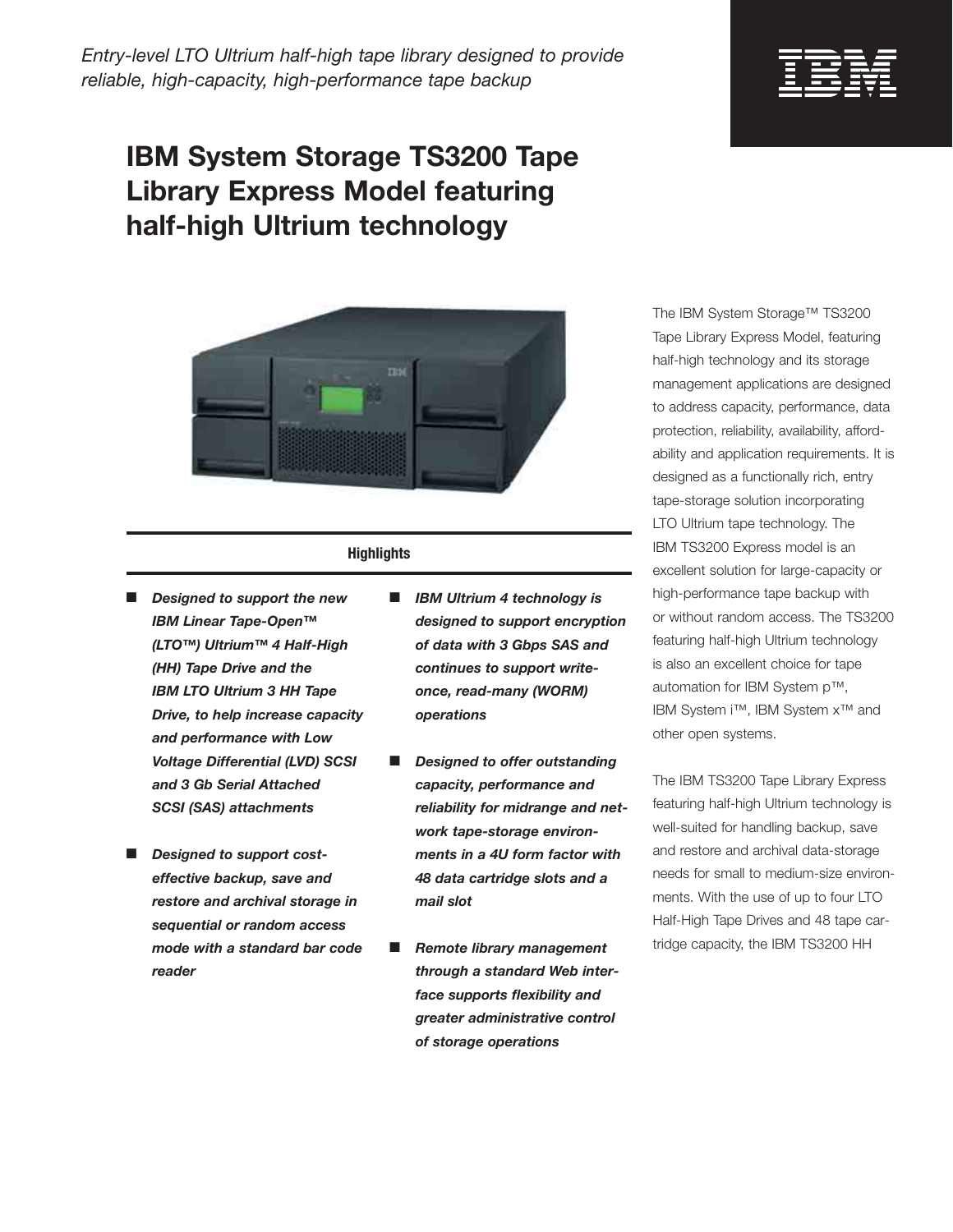model is designed to use LTO technology to cost-effectively handle growing storage requirements. The TS3200 Tape Library is configured with four removable cartridge magazines, two on the left side (24 data cartridge slots) and two on the right (24 data cartridge slots). Additionally, the lower left magazine includes a three-slot I/O station to help support continuous library operation while importing and exporting media. A bar-code reader is standard in the library, supporting the library's operation in sequential or random access mode. The TS3200 also comes standard with remote management capabilities to allow for remote administration of the tape library through a Web interface.

The IBM Ultrium 4 technology is designed to support encryption of data. The hardware encryption and decryption core and control core resides in the

IBM Ultrium 4 tape drive (available to the TS3200 with the 3 Gbps SAS interface). A larger internal data buffer helps improve data access rates and reduce cartridge fill and rewind times along with dynamic channel calibration to help increase data throughput. In addition to reading and writing to LTO Ultrium 4 tape cartridges, the HH LTO 4 tape drive can read and write to LTO Ultrium 3 cartridges and read LTO Ultrium 2 cartridges. The IBM Ultrium 4 HH tape drive is designed to support up to 120 MBps native data-transfer rates and up to 800 GB native physical capacity when using the IBM System Storage Ultrium 800 GB Data Cartridge (1.6 TB with 2:1 compression). The TS3200 featuring Ultrium 4 HH tape drives has a capacity of up to 38.4 TB native (76.8 with 2:1 compression).

The IBM LTO Ultrium 3 Half-High Tape Drives are designed to support up to 60 MBps native data-transfer rates. In addition, with the use of the IBM TotalStorage® LTO Ultrium 400 GB Data Cartridge, the IBM Ultrium 3 Half-High Tape Drive doubles tape-cartridge physical capacity up to 400 GB native physical capacity (800 GB with a 2:1 compression).

The IBM TS3200 Tape Library Express featuring half-high Ultrium technology features an LVD SCSI or a 3 Gbps SAS interface for HH LTO 3 drives and 3 Gbps SAS interface for HH LTO 4 and can attach to a wide variety of open-system servers. The sequential or random access library comes in a stand-alone or optional rack-mountable configuration. The IBM TS3200 HH also has an LED display and indicators for power, drive and activity, error status and message information.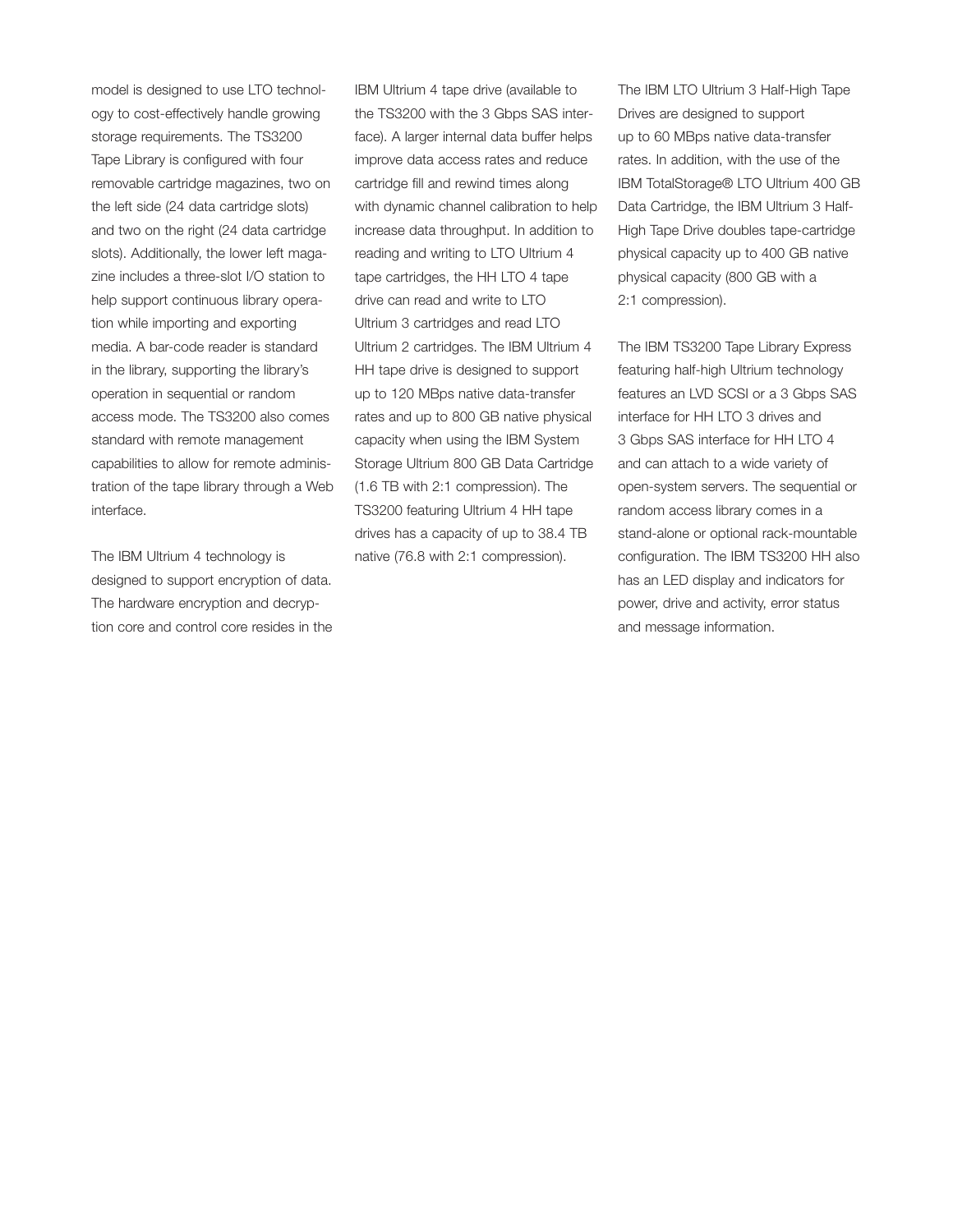| <b>Drive options</b>                                | Ultrium 3 Half-High: LVD SCSI (95P4998); 3 Gbps SAS (95P5000)<br>Ultrium 4 Half-High: 3 Gbps SAS (45E2243)                                                                                                                                                                                 |
|-----------------------------------------------------|--------------------------------------------------------------------------------------------------------------------------------------------------------------------------------------------------------------------------------------------------------------------------------------------|
| Available models:                                   | 3573L34 : TS3200 with LTO-3 HH SCSI tape drive<br>3573S34 : TS3200 with LTO-3 HH 3 Gbps SAS tape drive<br>3573S44: TS3200 with LTO-4 HH 3 Gbps SAS tape drive<br>3573E44: TS3200 with LTO-4 HH 3 Gbps SAS tape drive and rack mount kit<br>(Express Seller)                                |
| <b>Optional feature codes</b>                       |                                                                                                                                                                                                                                                                                            |
| Rack mount                                          | 23R6998                                                                                                                                                                                                                                                                                    |
| Right-side magazine set                             | 23R6999                                                                                                                                                                                                                                                                                    |
| Left-side magazine, upper                           | 45E2225                                                                                                                                                                                                                                                                                    |
| Left-side magazine, lower                           | 45E2231                                                                                                                                                                                                                                                                                    |
| Tape drive type                                     | IBM LTO Ultrium 3 Half-High; IBM LTO Ultrium 4 Half-High                                                                                                                                                                                                                                   |
| Number of drives                                    | $1 - 4$                                                                                                                                                                                                                                                                                    |
| Number of tape cartridges                           | 48                                                                                                                                                                                                                                                                                         |
| Number of mail slots                                | 3                                                                                                                                                                                                                                                                                          |
| Physical capacity<br>Data transfer rate (per drive) | Up to 1.6 TB per cartridge compressed; 800 GB native                                                                                                                                                                                                                                       |
|                                                     | Up to 76.8 TB per tape library compressed; 38.4 TB native                                                                                                                                                                                                                                  |
|                                                     | Up to 120 MBps native with LTO Ultrium 4 Half-High                                                                                                                                                                                                                                         |
|                                                     | Up to 60 MBps native with LTO Ultrium 3 Half-High                                                                                                                                                                                                                                          |
| Dimensions (W x H x D)                              |                                                                                                                                                                                                                                                                                            |
| Stand-alone                                         | 17.6 in (447.5 mm) x 7.29 in (185.2 mm) x 31.9 in (810 mm)                                                                                                                                                                                                                                 |
| Rack-mount                                          | 17.6 in (447.5 mm) x 6.89 in (175.2 mm) x 29.13 in (740 mm)                                                                                                                                                                                                                                |
| Weight                                              | 47 lb (21.3 kg) without rack mount                                                                                                                                                                                                                                                         |
| <b>Operating environment</b>                        |                                                                                                                                                                                                                                                                                            |
| Temperature                                         | 50 to 113 degrees F, 10 to 45 degrees C                                                                                                                                                                                                                                                    |
| Relative humidity                                   | 10% RH to 80% RH (non-condensing)                                                                                                                                                                                                                                                          |
| <b>Electrical power</b>                             | 4.0 amps at 100 V ac, 2.0 amps at 240 V ac 0.1 KVA                                                                                                                                                                                                                                         |
| Attachment and systems support                      | The TS3200 Half-High features LVD SCSI and 3 Gb SAS interfaces, attaching to<br>IBM System p, IBM System i, IBM System x, HP-UX, Sun Solaris, UNIX®, Linux® and<br>Windows® servers and non-IBM servers, workstations and personal computers that<br>support the interface specifications. |
| <b>Operating systems support</b>                    | Native device-driver support is available for IBM System p, IBM System i, IBM System x,<br>Windows Server® 2003, Sun™ Solaris™, HP-UX, Red Hat and United Linux.                                                                                                                           |

## **IBM System Storage TS3200 Tape Library Express Model featuring half-high Ultrium 3 technology at a glance**